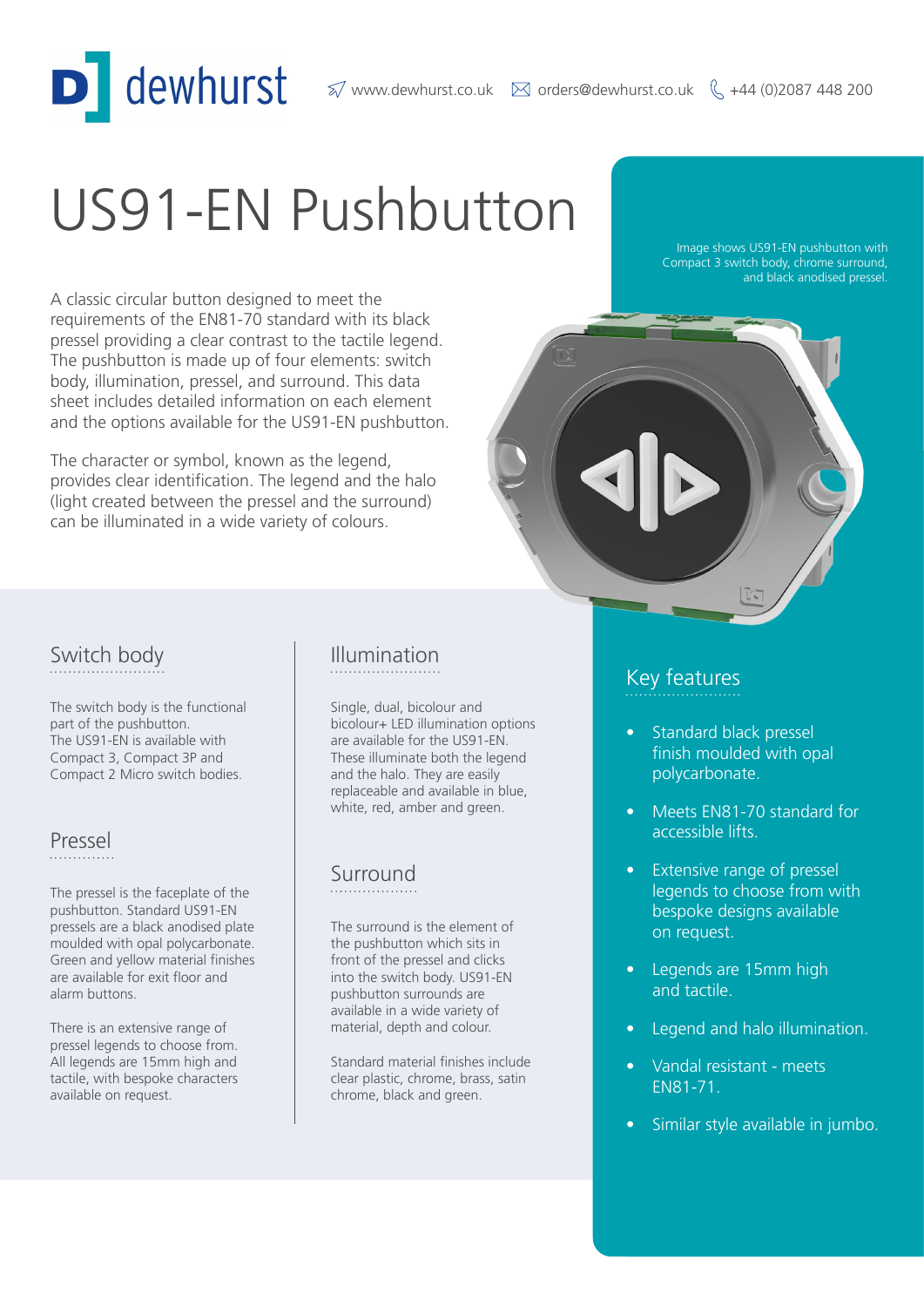# Switch body | Compact 3 & Compact 3P

The switch body is the functional part of the pushbutton. Both the Compact 3 and 3P switch bodies offer the full range of illumination options as well as all possible contact configurations.

#### Dimensions











The compact 3P switch body is low profile

### Technical details

| <b>Power (continuous)</b>   | 2.5 watts (maximum)                                      |  |
|-----------------------------|----------------------------------------------------------|--|
| <b>Contact arrangements</b> | 2 Normally Open contacts                                 |  |
|                             | 2 Normally Closed contacts                               |  |
|                             | 1 Normally Open contact and<br>1 Normally Closed contact |  |

| <b>Environmental protection</b><br>(IP rating) | EN60529 (IP54)   |  |
|------------------------------------------------|------------------|--|
| Vandal resistance                              | FN81-71          |  |
| Code compliance                                | EN81-20, EN81-70 |  |

Dewhurst Compact 3 & Compact 3P switch bodies are designed and tested to last

over 10 million operations.

 $\widetilde{D}$ 

#### Cutouts & stud positions



Pushbuttons with Compact 3 and Compact 3P switch bodies can be supplied loose or incorporated into stations. These have a vertical pitch of 50mm and a horizontal pitch of 60mm (Compact 3), or 80mm (Compact 3P), which means the switch body can be rotated 90 degrees.

If the pushbutton is supplied loose, spacers will be provided to accommodate the differing faceplate thickness.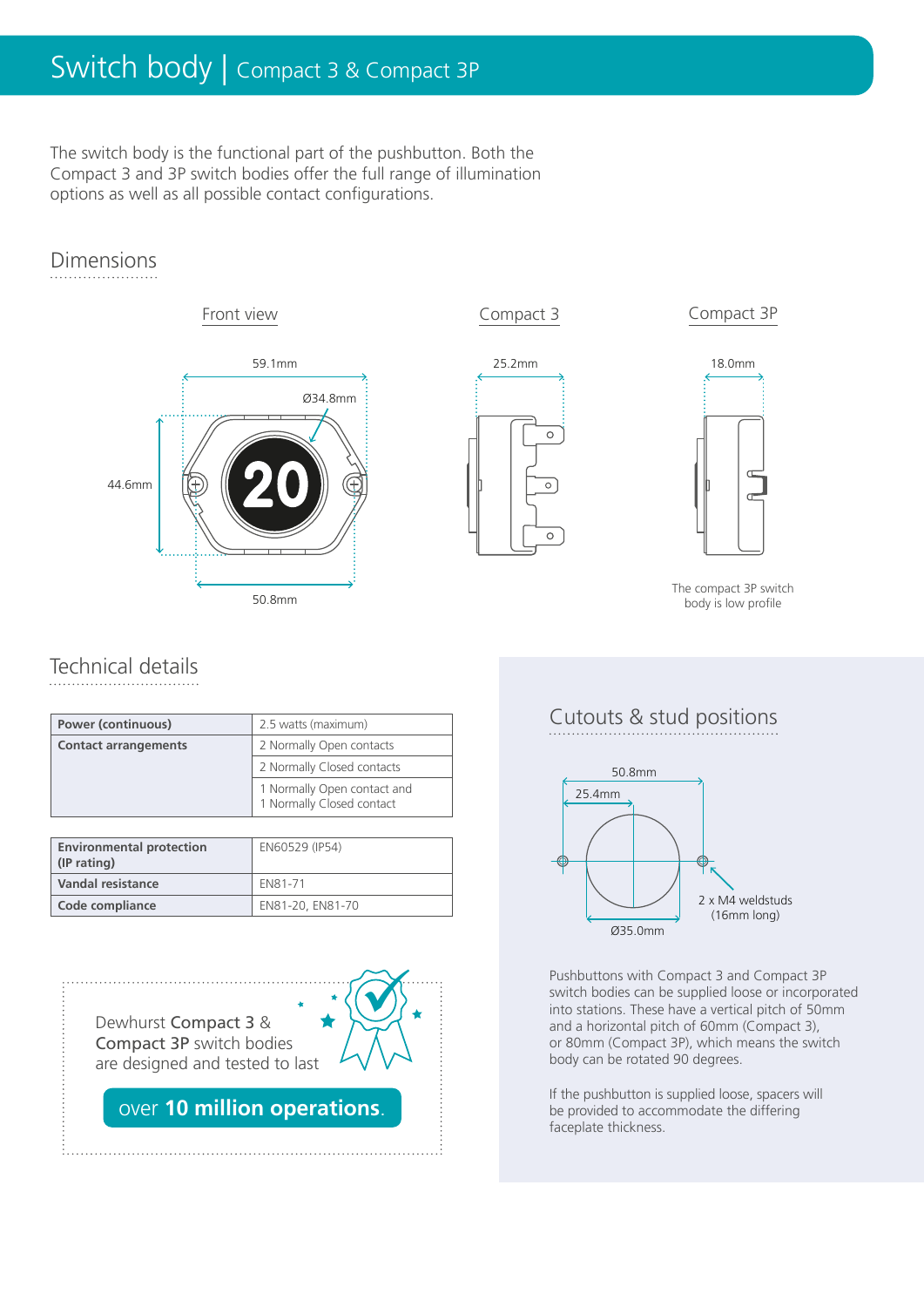# Switch body | Compact 2 Micro

The switch body is the functional part of the pushbutton. The Compact 2 Micro switch body is available with one NO contact configuration. It also offers single, dual and bicolour illumination options.

#### Dimensions

# Front view 59.1mm 50.8mm 44.6mm Ø34.8mm



The compact 2 Micro switch body is low profile.

### Technical details

| <b>Power (continuous)</b>  | 2.5 watts (maximum)     |  |
|----------------------------|-------------------------|--|
| <b>Contact arrangement</b> | 1 Normally Open contact |  |

| <b>Environmental protection</b><br>(IP rating) | EN60529 (IP54)   |  |
|------------------------------------------------|------------------|--|
| <b>Vandal resistance</b>                       | FN81-71          |  |
| Code compliance                                | EN81-20, EN81-70 |  |

Dewhurst Compact 2 Micro switch bodies are designed and tested to last



over 1 million operations.

#### Cutouts & stud positions



Pushbuttons with Compact 2 Micro switch body can be supplied loose or incorporated into stations. These have a vertical pitch of 50mm and a horizontal pitch of 60mm, which means the switch body can be rotated 90 degrees.

If the pushbutton is supplied loose, spacers will be provided to accommodate the differing faceplate thickness.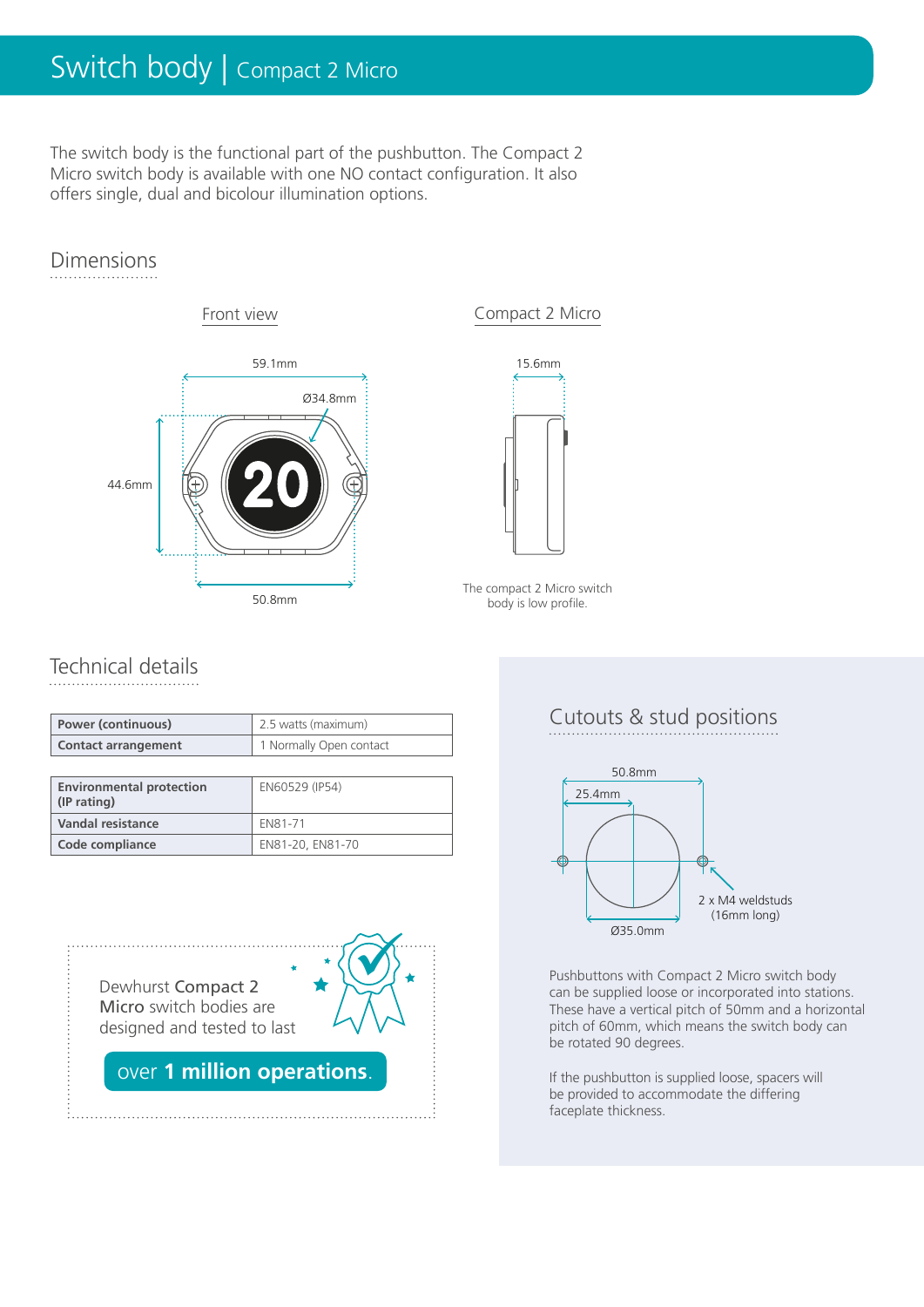There are a wide range of interchangeable and easily replaceable LED illumination options available for Dewhurst pushbuttons. All options illuminate both the legend (character or symbol) and the halo (circle of light created between the pressel and the surround).

The US91-EN offers a choice of single, dual, bicolour and bicolour+ illumination, all of which are available with Compact 3 and Compact 3P switch bodies. The Compact 2 Micro switch body comes with single, dual or bicolour illumination.

LED colours are available in blue, white, red, amber and green.

## Both the legend and the halo are non-illuminated The legend and halo are both illuminated at full brightness of any colour

Single illumination

| <b>Before call acceptance</b>                                                      | After call acceptance                                                           | <b>Before call acceptance</b>                                                               | After call acceptance                                                             |
|------------------------------------------------------------------------------------|---------------------------------------------------------------------------------|---------------------------------------------------------------------------------------------|-----------------------------------------------------------------------------------|
|                                                                                    |                                                                                 |                                                                                             |                                                                                   |
| Both the legend and the<br>halo are illuminated white<br>at 10% of full brightness | The legend and halo are both<br>illuminated at full brightness<br>of any colour | Both the legend and the<br>halo are illuminated at full<br>brightness of any initial colour | The legend and halo are b<br>illuminated at full brightn<br>of a different colour |

Note: the initial white illumination before call acceptance is still visible after call acceptance. This may result in the chosen colour being slightly lighter than full brightness of other illumination options.

#### Dual illumination



#### Bicolour illumination and Bicolour+ illumination bicolour+ illumination

| <b>Before call acceptance</b>                                                               | After call acceptance                                                                   |  |
|---------------------------------------------------------------------------------------------|-----------------------------------------------------------------------------------------|--|
|                                                                                             |                                                                                         |  |
| Both the legend and the<br>halo are illuminated at full<br>brightness of any initial colour | The legend and halo are both<br>illuminated at full brightness<br>of a different colour |  |

Note: Bicolour+ illumination isn't available with the Compact 2 Micro switch body.

#### Technical details

| l LED current            | 20mA (typically)        |  |
|--------------------------|-------------------------|--|
| LED voltage $(\pm 15\%)$ | 12V DC, 24V DC, 110V AC |  |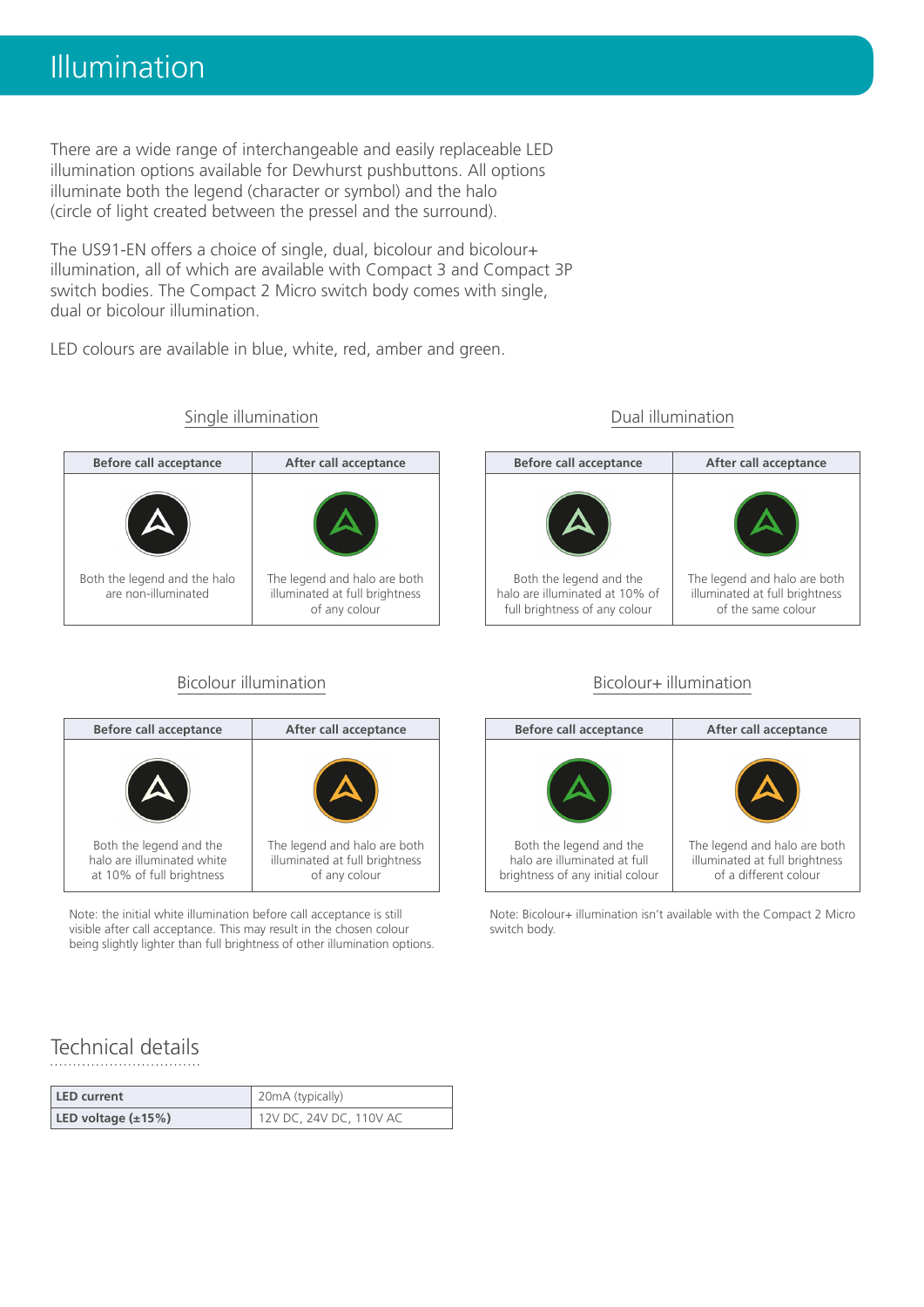## Pressel

The pressel (the faceplate of the Dewhurst pushbutton) is available in the below standard material finishes for the US91-EN. There is an extensive range of pressel legends to choose from. All legends are 15mm high and tactile, with bespoke characters available on request.

#### Material finishes



Standard US91-EN pressels are moulded with opal polycarbonate, but other colours are available on request.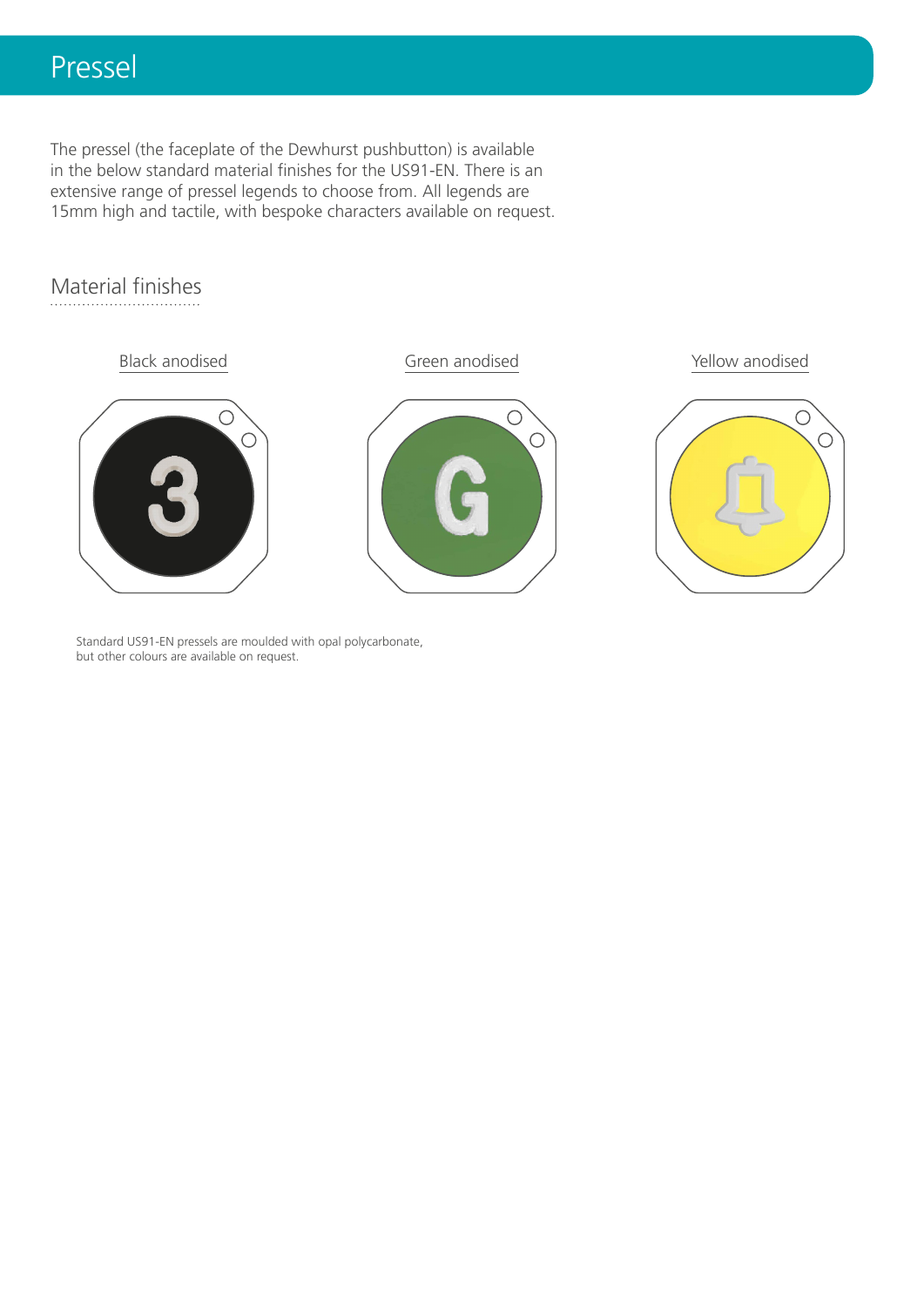# Surround

The surround is the element of the pushbutton which sits in front of the pressel and clicks into the switch body. Dewhurst pushbutton surrounds are available in a wide variety of material, depth and colour.

#### Material finishes

Standard material finishes include clear plastic, chrome, brass, satin chrome, black and green.



#### Surround depths

All measurements are the protrusion through the faceplate.

| <b>Standard</b>                                                                                                                                                                                                                                                                                                       | <b>B44</b>                   | Exit        | Long neck              |
|-----------------------------------------------------------------------------------------------------------------------------------------------------------------------------------------------------------------------------------------------------------------------------------------------------------------------|------------------------------|-------------|------------------------|
| (a) $\oint$ $\frac{1}{2}$ $\frac{1}{2}$ $\frac{1}{2}$ $\frac{1}{2}$ $\frac{1}{2}$ $\frac{1}{2}$ $\frac{1}{2}$ $\frac{1}{2}$ $\frac{1}{2}$ $\frac{1}{2}$ $\frac{1}{2}$ $\frac{1}{2}$ $\frac{1}{2}$ $\frac{1}{2}$ $\frac{1}{2}$ $\frac{1}{2}$ $\frac{1}{2}$ $\frac{1}{2}$ $\frac{1}{2}$ $\frac{1}{2}$ $\frac{1}{2}$ $\$ | .<br>$($ b) $\downarrow$<br> | .<br>(C)    | .<br>(d)               |
| $(a)$ 3mm                                                                                                                                                                                                                                                                                                             | $(b)$ 4.6mm                  | $(c)$ 7.1mm | (d) 12mm, 14mm OR 22mm |